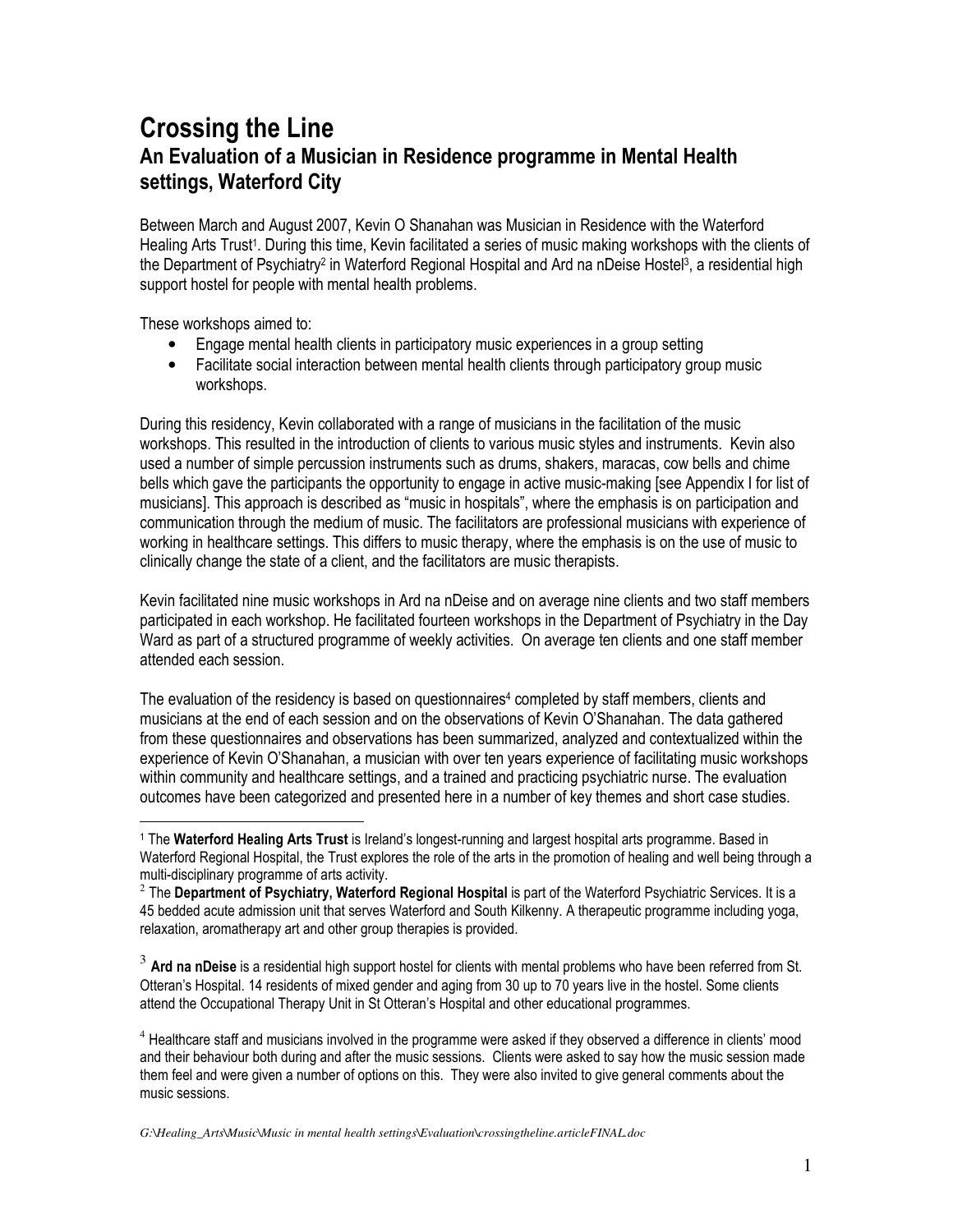## Social Interaction

Given that increasing social interaction between clients was an aim of the residency, it is significant that sixty-seven percent of clients in Ard na nDeise said that they felt "part of a group" during the music session. Staff members expressed increased social interaction between clients in a number of ways:

- ◊ "Group behaviour toward one another [was] more friendly and at ease".
- ◊ "[They were] more forward in their social interaction".
- ◊ "Interaction improved, swapping instruments discussing various songs and experiences. Clients were more inclined to initiate conversation".

One musician observed that "the group showed encouragement for those who made individual contributions during the session" and also that they "gelled as a group when using the instruments".

60% of staff members in Ard na nDeise said that clients were more talkative after the music session and 75% of staff members in the Department of Psychiatry observed continued interaction after the session.

The increased interaction between clients continued after the session. One staff member observed that clients in Ard na nDeise "continued to talk about [the session] way into the afternoon". Similarly, a staff member in the Department of Psychiatry said "[the clients] spoke about the songs, instruments, the voices etc., well into the evening". In the same unit, another staff member said "after the group session, many of the patients appeared more comfortable with each other and interacted well together, discussing the session." Another said "After the music session, behaviour of clients changed, more smiling and relaxed posture in general. Social interaction improved through small talk. "That was a good session wasn't it?" Clients reported that they really enjoyed the session and would "return again".

This increased level of social interaction is personified by one particular client in Ard na nDeise who sat outside the group, with his back to the group in the first music session. One member of staff commented "that fellow will do nothing for you". As the weeks progressed, Kevin observed that Frank\* began to sit with the group, and to the staff's surprise, after two weeks, took a percussion instrument when offered it. Kevin observed that particularly at times when Irish folk songs were being sung, Frank responded to the music through increased eye contact, smiling and tapping his feet. Later, Frank began to mouth the words of certain songs. This progressed to singing. This transformation of Frank from a silent, solitary client, who usually sat in the corner and never spoke to staff or other clients, to a participating member of the group was in evidence when he voluntarily spoke to one of the musicians at the closing music session. It can be argued that this shift in behaviour creates the potential for Frank\* to enter into a therapeutic relationship with the healthcare staff.

This social benefit of increased inter-personal communication is being increasingly recognized as important in preventing illness. Noted Irish Psychologist Joe Griffin has written about the irony of increased levels of depression in a society where we have greater high tech means of communication, but a decreased level of interpersonal contact (Irish Examiner editorial 8/10/02). This is turn may lead to social isolation, loneliness and subsequent emotional problems such as depression. As the definition of health widens, to take into account social and societal factors, creative activities such as music which encourage participation and community are increasingly being recognized for their therapeutic benefits.

#### Self-expression and communication

Whereas the responses given by staff, clients and musicians suggested greater social interaction, an increased level of self expression and communication on an individual basis was also observed by staff members:

*G:\Healing\_Arts\Music\Music in mental health settings\Evaluation\crossingtheline.articleFINAL.doc*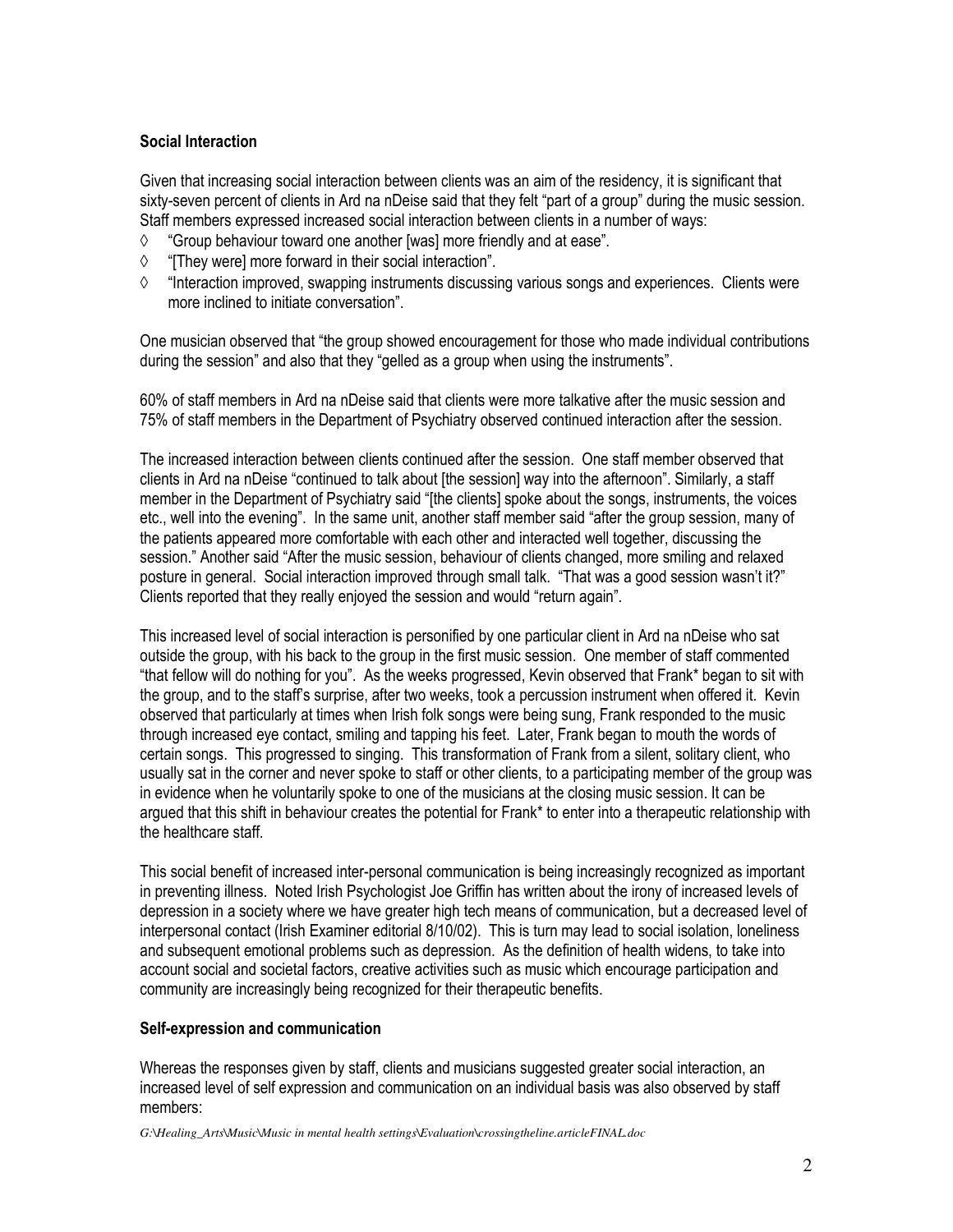- "Music became the focus of discussion".
- "[Clients] talked about the music listing other songs they would like to sing".
- "Some [clients] suggested new songs for [the] next session"

It became clear that self expression was manifest in a number of ways, not just verbally. Staff noticed that "faces became animated" and clients were "tapping [their] feet and clapping [their] hands". Another staff member observed a change in "mood and body language from uninterested to interested".

The communication between staff, clients and musicians was primarily a musical one. Kevin observed a musical transformation in the course of the sessions whereby sounds produced by a range of individual musical contributions came together without external instruction or direction, into a cohesive group sound leading to sense of group celebration and emotional release.

The musicians observed greater self expression and self determination manifested through individual clients choosing instruments they wish to play, songs they wish to sing, and suggesting songs in the session and songs for the next session. Kevin observed that the participants in Ard na nDeise took more ownership of the music sessions by requesting specific songs for the final music session which took the form of a gettogether and party.

Kevin observed that John\*, a resident of Ard na nDeise, when asked to sing a song at the final session, approached this in a more animated and performative way than before. Previously, John would have been difficult to motivate and reticent in his participation in the group. However, at the final session, when asked to sing a song, he sat forward in the chair, made eye contact with other members in the group, winked to the group and delivered the song in a more confident way than before. The group responded positively through applause. Kevin observed that John\* had become more and more willing to perform with less and less prompting needed as the weeks progressed. He performed his button accordion at the end of each session. His increased confidence may be as a result of the positive feedback from his fellow residents. It can be argued that this willingness to perform was a reflection of John's increased self esteem and creative expression and that John was finding his own voice in the course of the programme.

Staff members observed that clients were "very definite about how they felt" when completing the questionnaires after each session. They also observed a residual impact at the sessions which were expressed in a number of ways. For example one staff member said that "some [clients] were still humming melodies" after the session.

## **Motivation**

Another interesting finding to emerge from the research is the positive influence music appears to play in motivating participants. This is very relevant in mental health settings, where motivating individuals to become involved in social activities can be difficult. Staff in both settings commented that music is one of the activities they find it is easier to motivate clients to attend. This is indicated by the regular weekly average of ten participants at each of the settings. Another revealing statistic is that between 80-90% of participants, when asked responded they would like to participate in the music sessions again.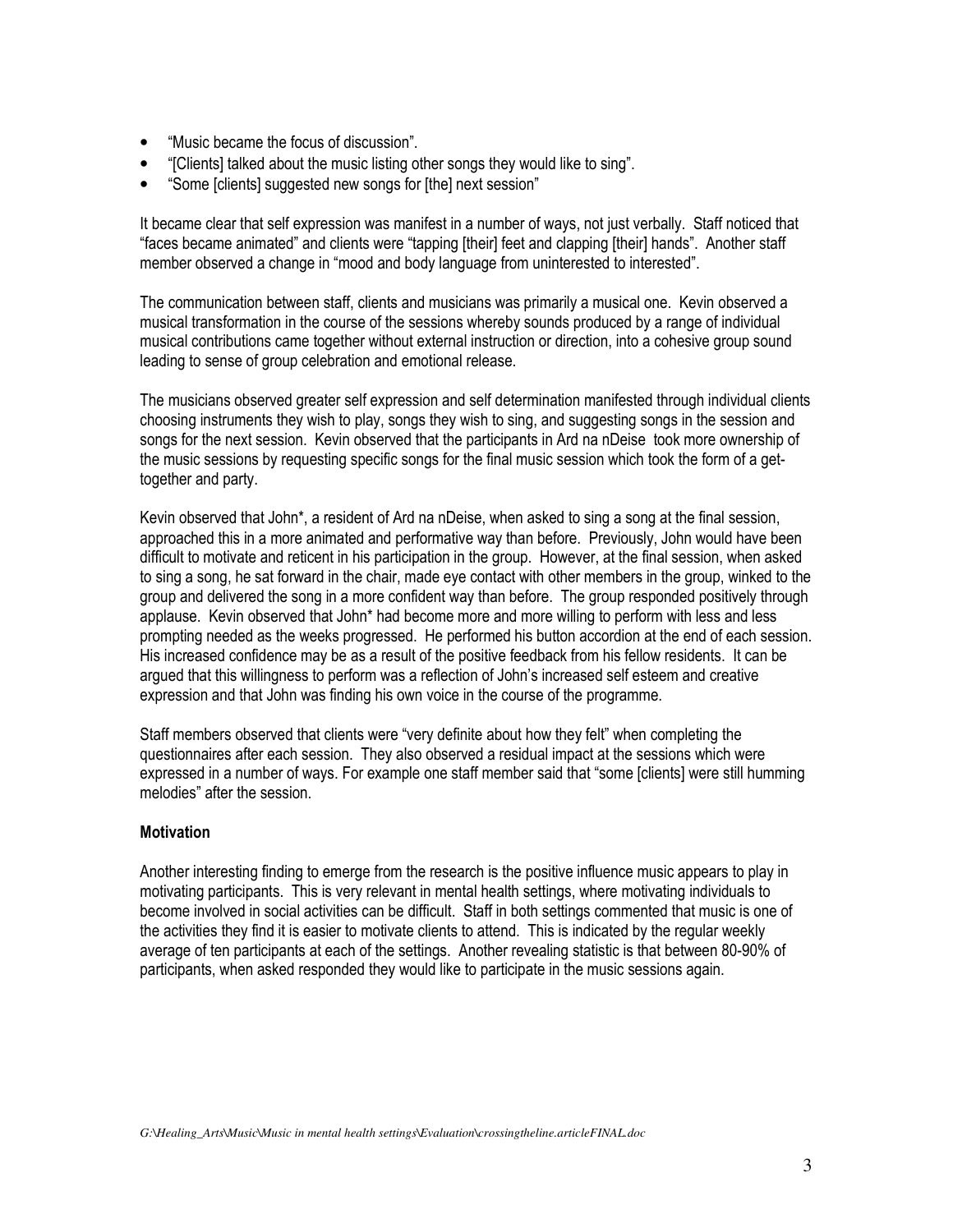

Staff observed that as the residency progressed, participant's interest and motivation to remain involved appeared to deepen. One staff member observed one individual with prior musical experience began to practice the accordion and tin whistle in advance of the sessions. In a climate where motivation among clients can be low, increased motivation as a result of the music session was expressed by clients who "were looking up books for music for next session" and "wondering when was the next session".

Kevin observed shortly into residency that as participants became more familiar, both with himself and the way in which the groups were facilitated (with an emphasis on participation, more than passive listening) that individuals appeared to invest more of their energy into the group. This was indicated by individuals communicating verbally in a more obvious way by asking questions about the instruments or types of music, as well as offering suggestions for future sessions. Numerous other participating musicians noted that at the end of the one hour sessions participants appeared to be very motivated to continue with the music making activities. One visiting musician commented "The group were eager to attend the session and were interested in what type of music we were going to play. After the session it was evident that their mood was happy and elated. Kevin and I were aware that the session could have extended longer in the Department of Psychiatry and we had their attention and participation."

## Shift in mood and behaviour

The transformative potential of music is reflected in the fact that a 100% of staff and musicians involved in the programme stated that they noticed a difference in clients mood, behaviour and level of social interaction both during and after the music session.

When asked how music sessions made them feel, 79% of clients in Ard na nDeise said that they felt happy, 67% felt that they felt part of a group, 58% were interested, 39% were energetic, 36% were excited and 33% were calm. 64% were relaxed. In the Department of Psychiatry, 67% of clients said they felt energetic, 55% felt happy, and 44% felt confident, excited and interested.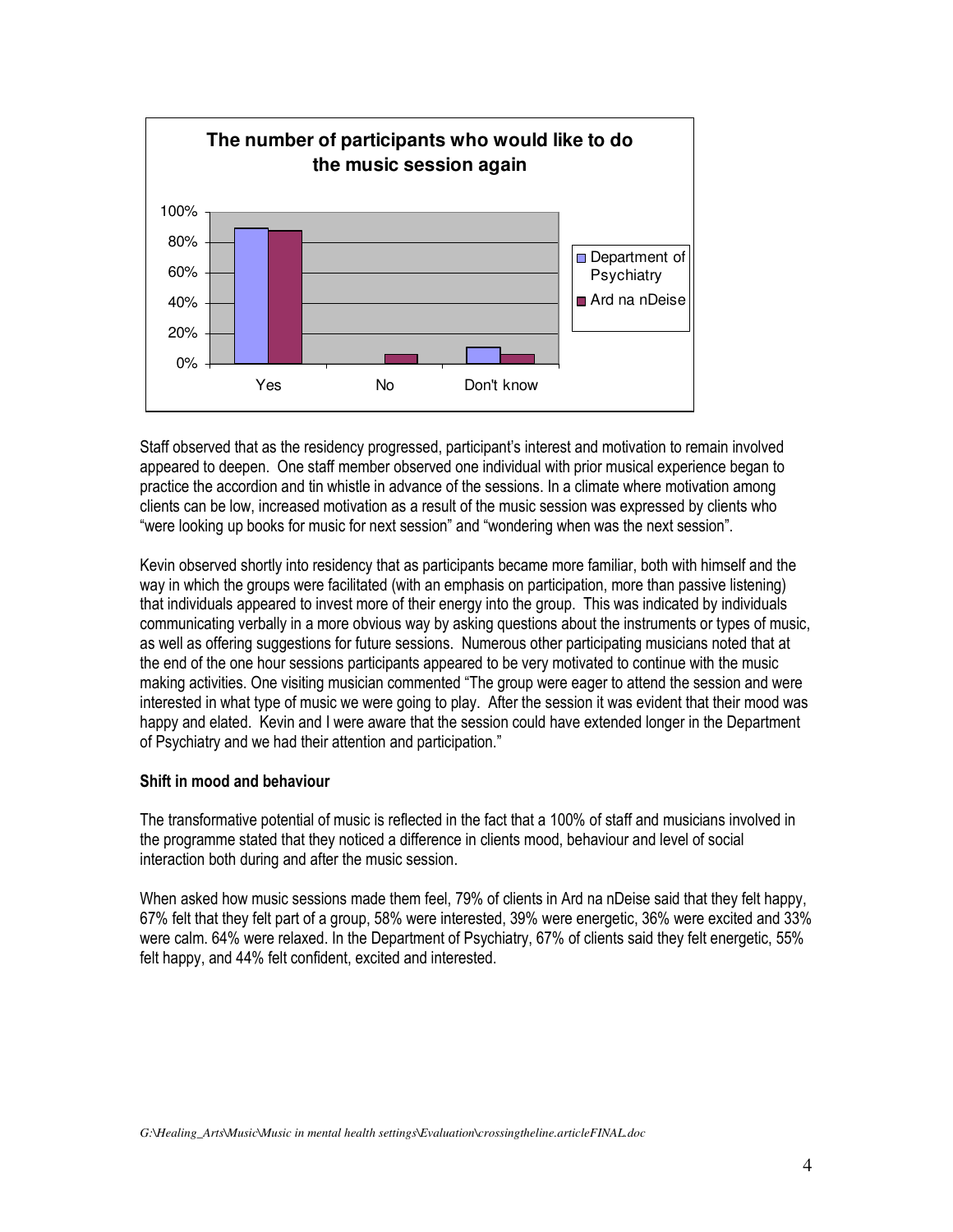

This shift in mood and energy level was observed by Kevin on an individual and group level. Kevin observed a high level of self consciousness and nervousness among participants at the beginning of each session. This was more the case at the beginning of the programme. However, as participants engaged with the music-making, the mood shifted from apprehension to engagement in the process and concluding at the end of each session with a sense of elation and group celebration.

The radical change in behaviour of one particular client in the Department of Psychiatry during the music session was noted by two different staff members and Kevin. One staff member said of this client "one patient, whose behaviour can at times be bizarre, behaved appropriately during these sessions". Another staff member noted that the same client had acted inappropriately before the session but as the session progressed, his behaviour improved and [he] participated throughout the session". However, "the client I mentioned earlier reverted back to his previous state [after the session]". Kevin noted that this client was at times highly elated at the beginning of sessions to the point that his behaviour was challenging to Kevin and the group. However, the music had a calming influence on him and his behaviour became more coherent as a result.

Although participation in the session was demonstrated through music-making, singing, footapping, clapping and at times even dancing, it is worth noting that for some participation was more passive in nature. One client in the Department of Psychiatry, who did not seem to be participating in the sessions, later told Kevin that he was a musician who played the trombone and had really enjoyed listening to the music. Active listening is also a valid form of participation.

Percussion instruments in particular allow a high level of participation. A high level of musical skill is not required and therefore participation can take place with relatively low personal risk. Kevin observed a point in each music workshop whereby participants "crossed" a line", that is they were more willing to take a risk in participating in the music sessions which they may not have done at the beginning of the session.

#### Relationship building

The involvement of the staff in creating atmosphere and making a safe space conducive to music was essential to this process. The staff member's involvement in the programme gave clients a positive signal and enabled clients to build a relationship of trust with Kevin and the other musicians. This relationship was expressed by clients who said that they were "looking forward to seeing Kevin again" " ..couldn't wait to see them [the musicians] again" and " …found Kevin to be very friendly". One staff member in the Department of Psychiatry noted that "Kevin's gentle manner included all clients in the group without them feeling pressurised".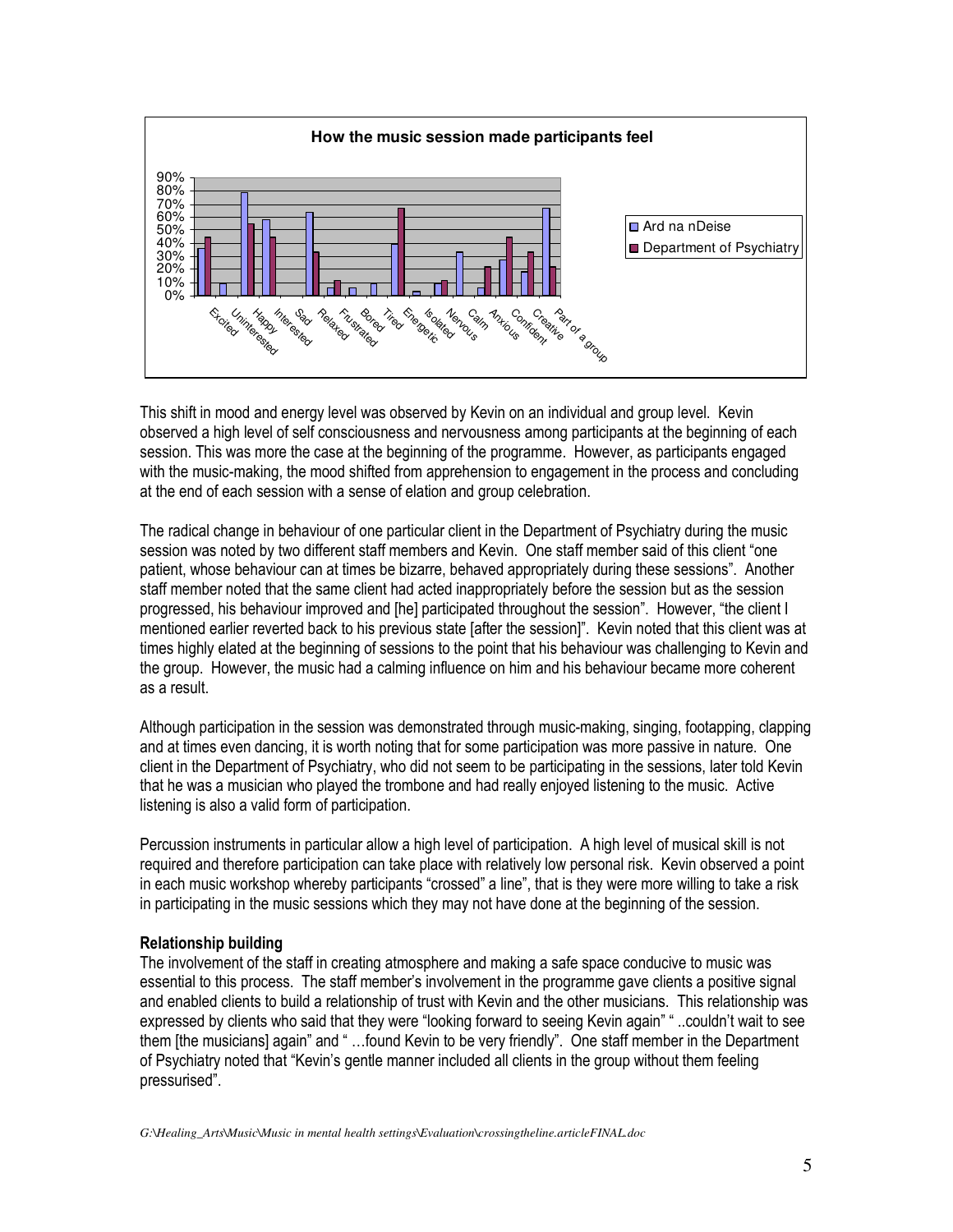The relationship, however, was a dialogical one which impacted on the musicians as well as the clients and staff. A number of musicians commented at the end of each session how moved and touched they were by the experience. All of the musicians involved have expressed an interest in working more in health care settings. Four of these musicians, including Kevin O'Shanahan, will collaborate on the next stage of this project which will begin in October 2007.

In regard to the use of specific types of music, as an aid in building relationships, between the musicians and participants, Kevin observed that the age range of clients in the Department of Psychiatry was on the whole younger than those in Ard na nDeise. In the case of Ard na nDeise, familiar Irish folk songs were most popular among clients and unfamiliar new music, such as songs from other musical cultures and traditions, were introduced in a more limited way. However, in the case of Department of Psychiatry, clients responded very positively to unfamiliar new music, such as African folk songs. Clients also displayed greater concentration and therefore Kevin felt that he could challenge the group more by introducing them to music that they were not previously familiar with. Participants' and staff feedback with regard to the most suitable repertoire for each of the groups helped the musicians plan and adapt the musical repertoire, to each groups needs throughout the residency.

#### **Conclusion**

In conclusion, the responses by staff, clients and musicians to the music sessions point to the transformative impact of music in terms of mood, social interaction, communication and motivation. This transformation is particularly evident in clients who prior to the music session were unmotivated or unwilling to communicate. By engaging in the music-making, they took a risk and in Kevin's words "crossed the line". This is a line between non-engagement and engagement. However, it can be argued that the line between client and healthcare professional dissolved in this process, and the collective experience of making music in a group setting had a leveling impact on the hierarchy that usually exists within mental health care settings. The strategy document for the future development of the Irish Mental Health services "A Vision for Change" (Government publications 2006, page 9) recommends the provision of "a comprehensive range of medical, psychological and social therapies, relevant to the needs of service users and their families." This evaluation clearly indicates musical activities, with an emphasis on participation and inclusion, have much to offer as a social therapy, in the provision of quality holistic mental health care.

\* The names of clients have been changed for the purpose of this article.

Kevin O'Shanahan, Musician in Residence, Waterford Healing Arts Trust Mary Grehan, Arts Co-ordinator, Waterford Healing Arts Trust September 2007